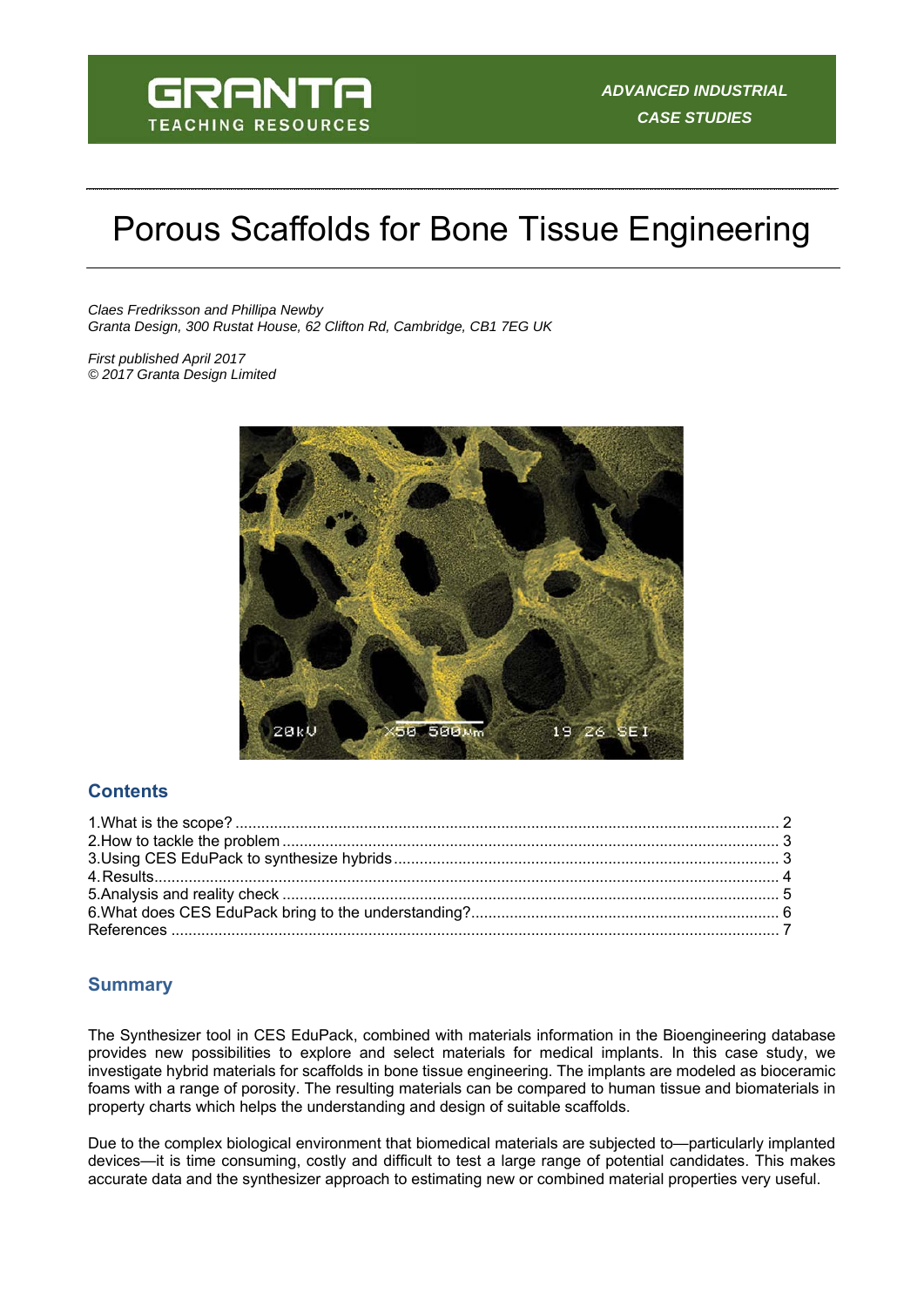## **1. What is the scope?**

Bioengineering is a broad and cross-disciplinary area ranging from biomaterials to tissue engineering. One essential aspect of materials with biological function is, of course, biocompatibility. However, compatibility of physical and mechanical properties can also be important. This is the case for implants that are part of the skeletal system.

In the field of bone tissue engineering, bioactive glass-ceramic scaffolds have generated significant interest, as they can provide a 3D template that promotes new bone formation. Such scaffolds have proven that they can mimic trabecular bone structure as well as exhibit adequate mechanical properties and bioactivity to support the growth of new bone tissue [1].

Biomechanical properties of bone implants are critical to their structural function *in vivo*. They should be approved for use in the human body, naturally, but must also have appropriate porosity to be assimilated by the body. The porosity of the implant material is linked to its average (effective) density in a linear fashion; the more porous, the lower the implant density. It is also linked to other properties, such as strength or stiffness.



#### *Comparison of mechanical properties for a variety of biomaterials including polymers and bone [2]*

Our objective in this case study is to explore the use of the Synthesizer tool in CES EduPack to investigate the influence of porosity on the biomechanical properties of a hybrid scaffold material (foam). We also want to compare these properties with other relevant biomaterials and biological materials. The starting point will be bone-like materials, such as calcium phosphates and bioglasses, that fulfill typical biomedical constraints. The main mechanical property to consider is the compressive strength.

The man-made scaffolds have a porous structure that mimics the trabecular bone porosity. They have the ability to induce the formation of hydroxyapatite (HA) on their surfaces in physiological conditions that naturally encourages bone attachment and promotes bone regeneration. However, these scaffolds exhibit certain drawbacks in terms of their mechanical performance, as they do not have the required compressive strength for safe handling and for load-bearing applications. Moreover, these materials have not yet been fully tailored to enhance their bone-regeneration capabilities. Nor has the structural integrity of the scaffolds been optimised, including their resistance to crack propagation (work of fracture).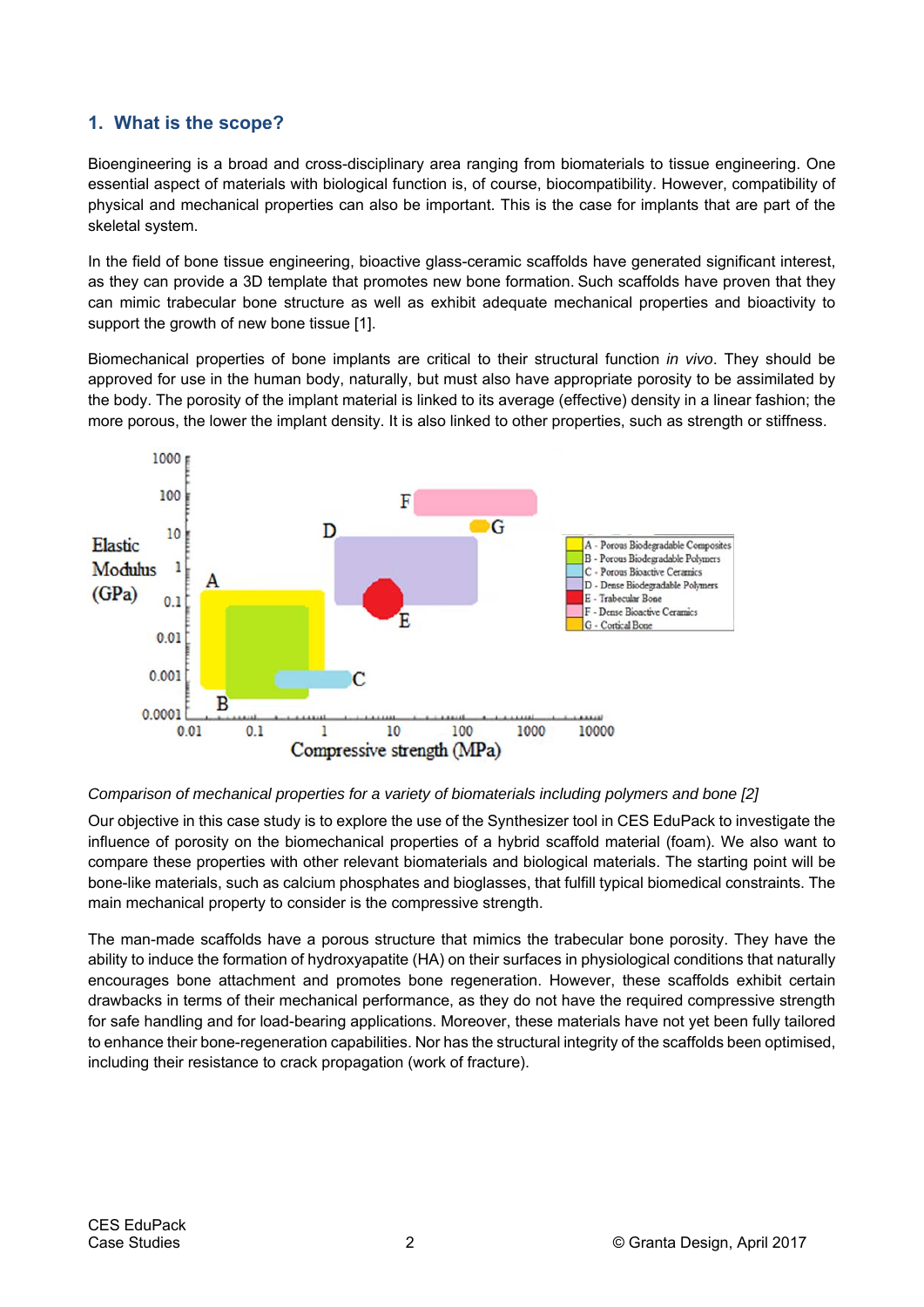#### **2. How to tackle the problem**

CES EduPack can provide a systematic approach for material selection, *i.e.,* screening and subsequent ranking based on material performance indices. This can easily be applied also to biomedical materials, since this is one of several provided subsets within the Bioengineering Edition. However, in this case study, the objective is different.

We want to compare existing biological and biomedical materials with a range of hybrid materials, with properties estimated by the models of the Synthesizer tool. This tool is now available in the Bioengineering Edition of CES EduPack, allowing bench-marking of the simulated hybrids with relevant reference biomaterials, such as PEEK, titanium and HA.

The platform for this comparison is the *Bioengineering Level 3* database of CES EduPack, containing data records for over 4000 materials. We can quickly limit the number of reference materials by creating a custom subset of biological materials and selected polymer, ceramic and metal biomaterials, as indicated to the right.



## **3. Using CES EduPack to synthesize hybrids**

After compiling a suitable subset for comparisons, we can choose a model from within the Synthesizer tool. Porous ceramics can be represented by *open-cell foams*. In this case study, the aim is to explore a realworld research problem of creating a scaffold that mimics the properties of bone.



Starting with typical mechanical properties, *Yield strength* and *Young's modulus*, we can create data records from the synthesis of HA foam with a *relative density* ranging from 5 to 50%. The relative density for a foam is defined as the effective density of the cellular hybrid divided by the density of the solid material it is made from. The relative density values in our chart corresponds to a *porosity* between 50 and 95%.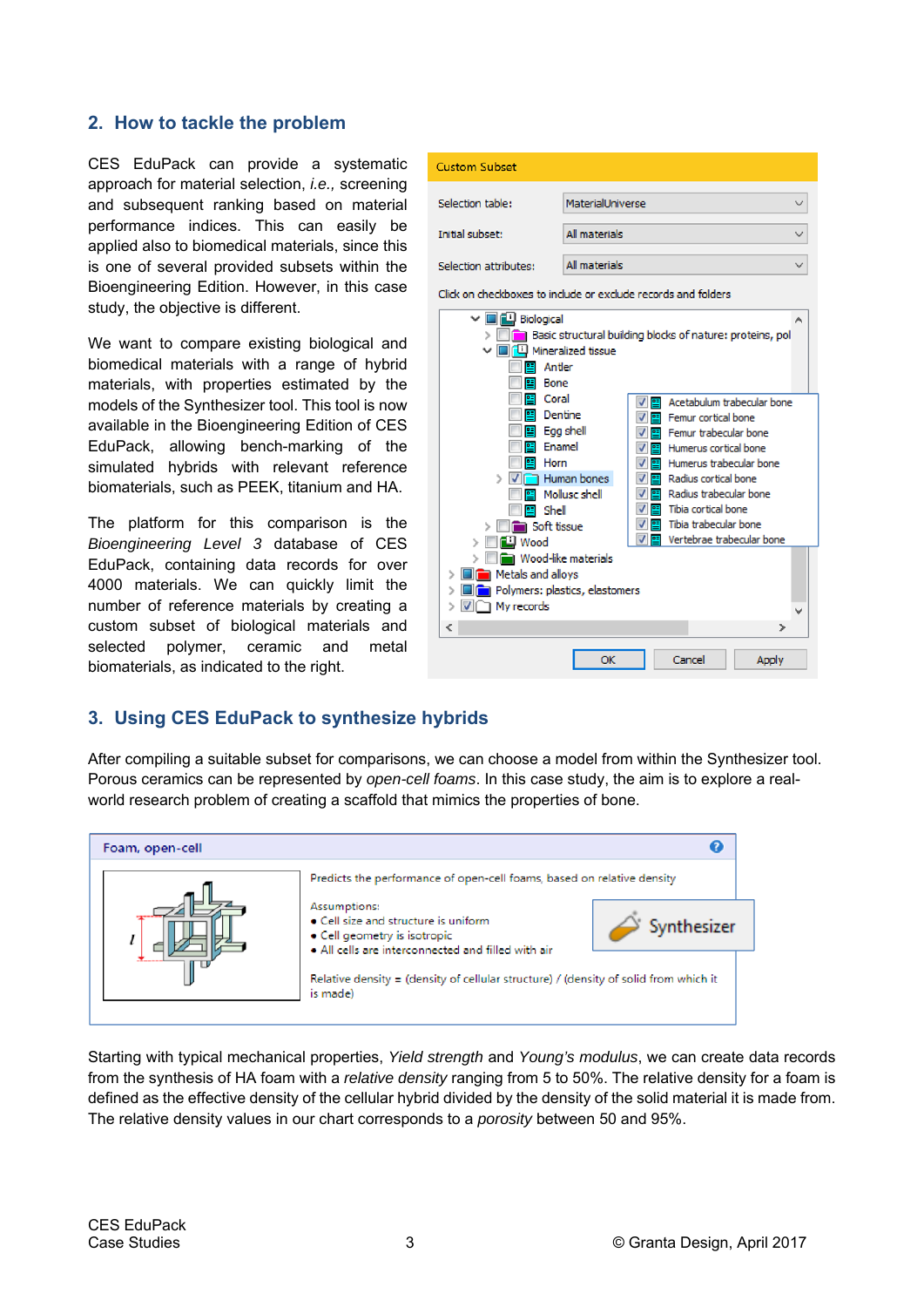| <b>Source Records</b>               |                                                               |   |                         |        |
|-------------------------------------|---------------------------------------------------------------|---|-------------------------|--------|
| <b>Bulk Material</b>                | Hydroxyapatite                                                |   |                         | Browse |
| <b>Model Variables</b>              |                                                               |   |                         |        |
|                                     | Enter values or range of values. For example, 1; 3; 8 or 1-8. |   |                         |        |
| <b>Relative Density</b>             | $5 - 50$                                                      | % | Number of values:<br>11 |        |
| <b>Model Parameters</b>             |                                                               |   |                         |        |
| Relative flaw size (I/a)            | 10                                                            |   |                         |        |
| <b>Record Naming</b>                |                                                               |   |                         |        |
| <b>Bulk Material</b>                | <b>HA Scaffold</b>                                            |   |                         |        |
| This model will generate 11 records |                                                               |   | Previous<br>Create      | Cancel |

The example below corresponds to a foam generated by the open-cell synthesizer model. The chart is based on the input shown to the left. The number of values generated and the range of relative densities can be adapted, depending on the needs. The range of this foam is chosen to cover the stiffness range of mineralized bone tissue and the l/a value is left as the default (10).

In order to create the new data records, it is necessary to give them a name in the dialogue box. In this case, 11 new records are created in a folder with the generic name *My records*. These can then be plotted, labelled and re-colored (by right-clicking) to appear as desired in the chart.

*Chart showing mechanical properties of synthesized hybrids together with selected reference materials* 



## **4. Results**

Focusing on the main issue of how the compressive strength depends on porosity, we can plot three scaffold materials in a chart of these reference materials, as shown below. Interestingly, all three sets of modeled materials show compressional strength comparable to those of trabecular bone but falling short of those needed to mimic cortical bone. This means that these scaffolds couldn't be used for load-bearing applications. Considering the requirements of a minimum porosity, at least 70% is needed to allow cells, waste, and other essential substances to flow through the scaffold to aid in bone regeneration.



*The estimated properties of the highly porous Bioglass, Calcium Phosphate and Hydroxyapatite scaffolds with their counterpart bulk materials as well as trabecular and cortical bone data for comparison*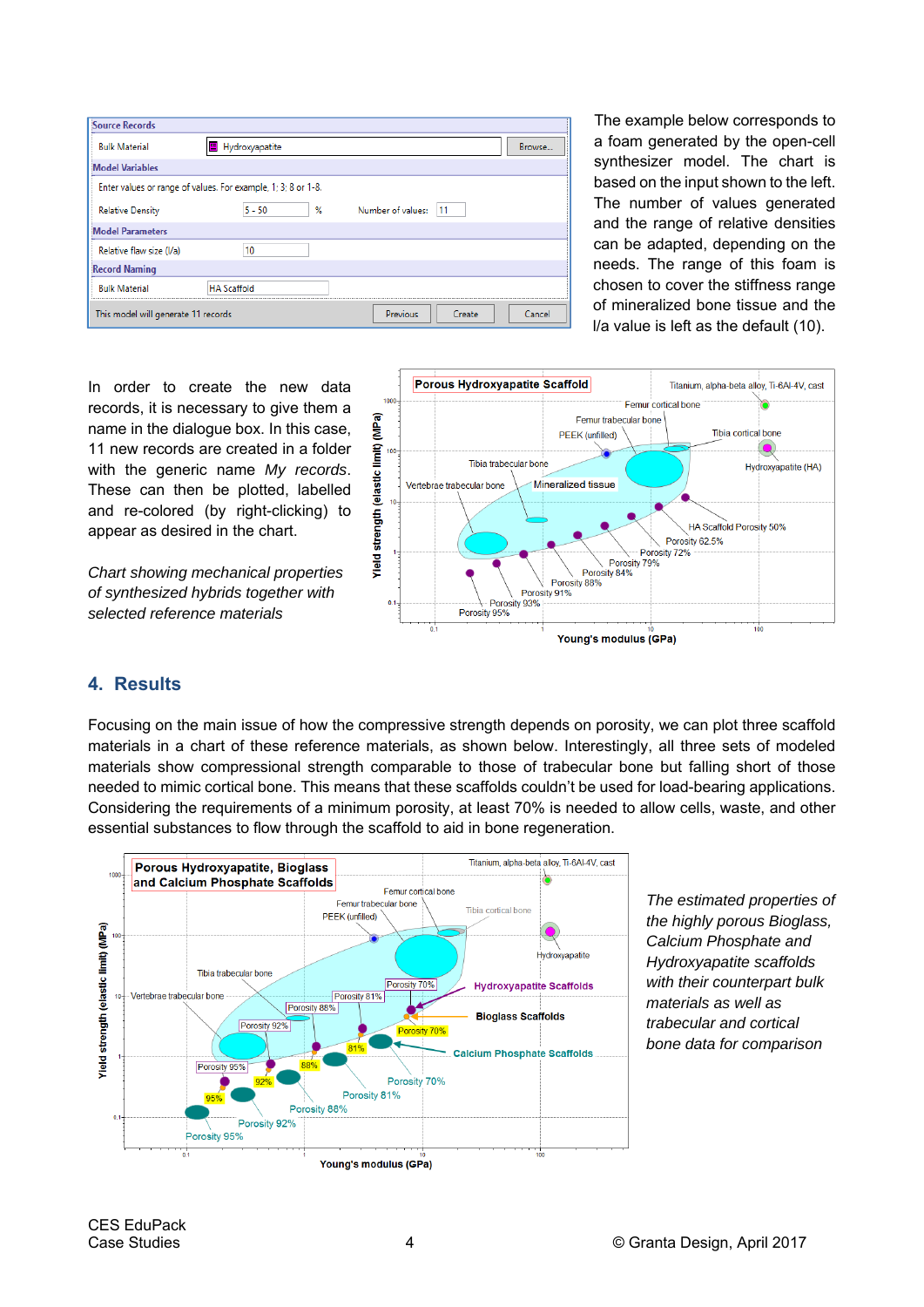## **5. Analysis and reality check**

Bone tissue scaffolds is a fast-emerging application area, as the demand for transplantable tissue currently outstrips supply. This is one of the main driving forces behind the development of this type of implant. There is a great deal of research going on to improve the current crop of scaffolds through creating composites or coating scaffolds with biodegradable polymers to strike a balance between the mechanical properties needed to support the bone regrowth and other functional requirements.

Due to the deficiency in compressional strength, there are currently not a vast number of these highly porous scaffolds on the market and the ones that are tend to be used in non-load-bearing situations. One such example is the Novabone Porous-Bone Graft Scaffold produced from Bioglass by Novabone Products LLC. More information about the range of scaffolds on the market can be found in the ASM Medical Materials Database (adjacent) that is accessible via the Bioengineering Edition of CES EduPack with the appropriate subscription.

|                       | Novabone Porous-Bone Graft Scaffold (K060432)                                                                                                                                                                                                                                                                                                                                                                                                                                                                                                                                                                                                   |                                                                               |  |  |  |
|-----------------------|-------------------------------------------------------------------------------------------------------------------------------------------------------------------------------------------------------------------------------------------------------------------------------------------------------------------------------------------------------------------------------------------------------------------------------------------------------------------------------------------------------------------------------------------------------------------------------------------------------------------------------------------------|-------------------------------------------------------------------------------|--|--|--|
| General Information   |                                                                                                                                                                                                                                                                                                                                                                                                                                                                                                                                                                                                                                                 |                                                                               |  |  |  |
|                       | <b>Medical Industry</b>                                                                                                                                                                                                                                                                                                                                                                                                                                                                                                                                                                                                                         | Orthopaedic                                                                   |  |  |  |
|                       | <b>Medical Device Type</b>                                                                                                                                                                                                                                                                                                                                                                                                                                                                                                                                                                                                                      | Bone fixation and repair                                                      |  |  |  |
|                       | <b>Device Category</b>                                                                                                                                                                                                                                                                                                                                                                                                                                                                                                                                                                                                                          | Orthopaedic - Fixation Devices                                                |  |  |  |
| P                     | Device Trade Name and FDA Link                                                                                                                                                                                                                                                                                                                                                                                                                                                                                                                                                                                                                  |                                                                               |  |  |  |
|                       | Novabone Porous-Bone Graft Scaffold                                                                                                                                                                                                                                                                                                                                                                                                                                                                                                                                                                                                             |                                                                               |  |  |  |
|                       | Guidance Documents<br>Calcium Salt Bone Void Filler Device                                                                                                                                                                                                                                                                                                                                                                                                                                                                                                                                                                                      | <b>SEE ⊙</b> USFDA-CDRH Guidance for Class II Special Controls for Resorbable |  |  |  |
|                       |                                                                                                                                                                                                                                                                                                                                                                                                                                                                                                                                                                                                                                                 | [View Note]                                                                   |  |  |  |
|                       | ▶ Typical Duration of Implantation                                                                                                                                                                                                                                                                                                                                                                                                                                                                                                                                                                                                              |                                                                               |  |  |  |
| US FDA Classification |                                                                                                                                                                                                                                                                                                                                                                                                                                                                                                                                                                                                                                                 |                                                                               |  |  |  |
|                       | ▼ US FDA Summary Information                                                                                                                                                                                                                                                                                                                                                                                                                                                                                                                                                                                                                    |                                                                               |  |  |  |
|                       | <b>FDA Documentation Type Indicator</b>                                                                                                                                                                                                                                                                                                                                                                                                                                                                                                                                                                                                         | Summary only (m)                                                              |  |  |  |
|                       | <b>Accessed from FDA (Date)</b>                                                                                                                                                                                                                                                                                                                                                                                                                                                                                                                                                                                                                 | Monday, May 21, 2007                                                          |  |  |  |
|                       | <b>FDA Decision Date</b>                                                                                                                                                                                                                                                                                                                                                                                                                                                                                                                                                                                                                        | Tuesday, April 04, 2006                                                       |  |  |  |
|                       | NovaBone Porous is an osteoconductive bioactive device. It is a one-component, resorbable bone void<br>filler composed of a synthetic calcium phospho-silicate (Bioglass) particulate, fused into a bulk porous<br>  form having a multidirectional interconnected porosity. On implantation, NovaBone Porous undergoes a<br>timedependent surface modification, resulting in the formation of a calcium phosphate laver on the<br>device surfaces. The device acts as a scaffold, with new bone infiltrating the porous structure.<br>NovaBone Porous is progressively resorbed and replaced by new bone tissue during the healing<br>process. |                                                                               |  |  |  |
|                       | <b>Applicant Name</b><br>Novabone Products, Lic<br>David M Gaisser<br>13709 Progress Blvd., #33<br>Alachua, FL 32615                                                                                                                                                                                                                                                                                                                                                                                                                                                                                                                            |                                                                               |  |  |  |
|                       | 510(k) Number or PMA Number                                                                                                                                                                                                                                                                                                                                                                                                                                                                                                                                                                                                                     | K060432                                                                       |  |  |  |
|                       | US FDA Recall Information                                                                                                                                                                                                                                                                                                                                                                                                                                                                                                                                                                                                                       |                                                                               |  |  |  |
|                       | Additional Information (Manufacturer Specific)                                                                                                                                                                                                                                                                                                                                                                                                                                                                                                                                                                                                  |                                                                               |  |  |  |
|                       | $\bullet$ Materials used in this device                                                                                                                                                                                                                                                                                                                                                                                                                                                                                                                                                                                                         |                                                                               |  |  |  |
|                       | <b>■ → Bioactive Glass</b>                                                                                                                                                                                                                                                                                                                                                                                                                                                                                                                                                                                                                      | [View Note]                                                                   |  |  |  |
| Device Producer(s)    |                                                                                                                                                                                                                                                                                                                                                                                                                                                                                                                                                                                                                                                 |                                                                               |  |  |  |
|                       | $\bullet$ Producers                                                                                                                                                                                                                                                                                                                                                                                                                                                                                                                                                                                                                             |                                                                               |  |  |  |

We have shown that the Synthesizer tool allows the comparison of simulated materials with data from the database. You can, however, also add other external porous materials data from research straight into the chart. In the bar-chart below, we have added a number of examples from referenced sources (see Table). These are added using the *Add Record* feature available in the Tools menu (or by right-clicking directly in the chart). These additional reference materials are shown as dark blue bars in the resulting chart.

| Tools -          |  |
|------------------|--|
| Add Record       |  |
| <b>Favorites</b> |  |
| Search Web       |  |

*Up to 10 additional records can be added into your project via the Tools menu, and saved with your chart in a Project file* 

#### *Table of additional reference material from research papers*

| <b>Material name</b>                     | <b>Porosity</b><br>range (%) | Compressional<br>Strength range (MPa) | <b>References</b> |
|------------------------------------------|------------------------------|---------------------------------------|-------------------|
| <b>Bioceramic 13-93</b>                  | $50 - 60$                    | $10 - 47$                             | [3, 4]            |
| <b>Alumina Ceramic</b>                   | $63 - 82$                    | $2.6 - 37$                            | [5]               |
| <b>Titanium Foam</b>                     | $17 - 81$                    | 150 - 240                             | $[6-8]$           |
| <b>TCP/HA</b>                            | $31 - 80$                    | $2 - 36$                              | $[9-11]$          |
| <b>Bioglass/HA</b>                       | $84 - 91$                    | $0.87 - 2.78$                         | $[12]$            |
| <b>Silica coated with Gelatin</b>        | $65 - 90$                    | $0.24 - 8$                            | $[13]$            |
| <b>Hydroxyapatite with Alginate</b>      | $88 - 90$                    | $6.3 - 83$                            | $[14]$            |
| <b>Bioglass coated with Chitosan</b>     | 75 - 80                      | $1.2 - 15$                            | $[15]$            |
| <b>Calcium Phosphate coated with PLA</b> | $70 - 75$                    | $28 - 99$                             | [16]              |
| <b>Beta-TCP coated with Gelatin</b>      | $77 - 86$                    | $0.11 - 0.78$                         | $[17]$            |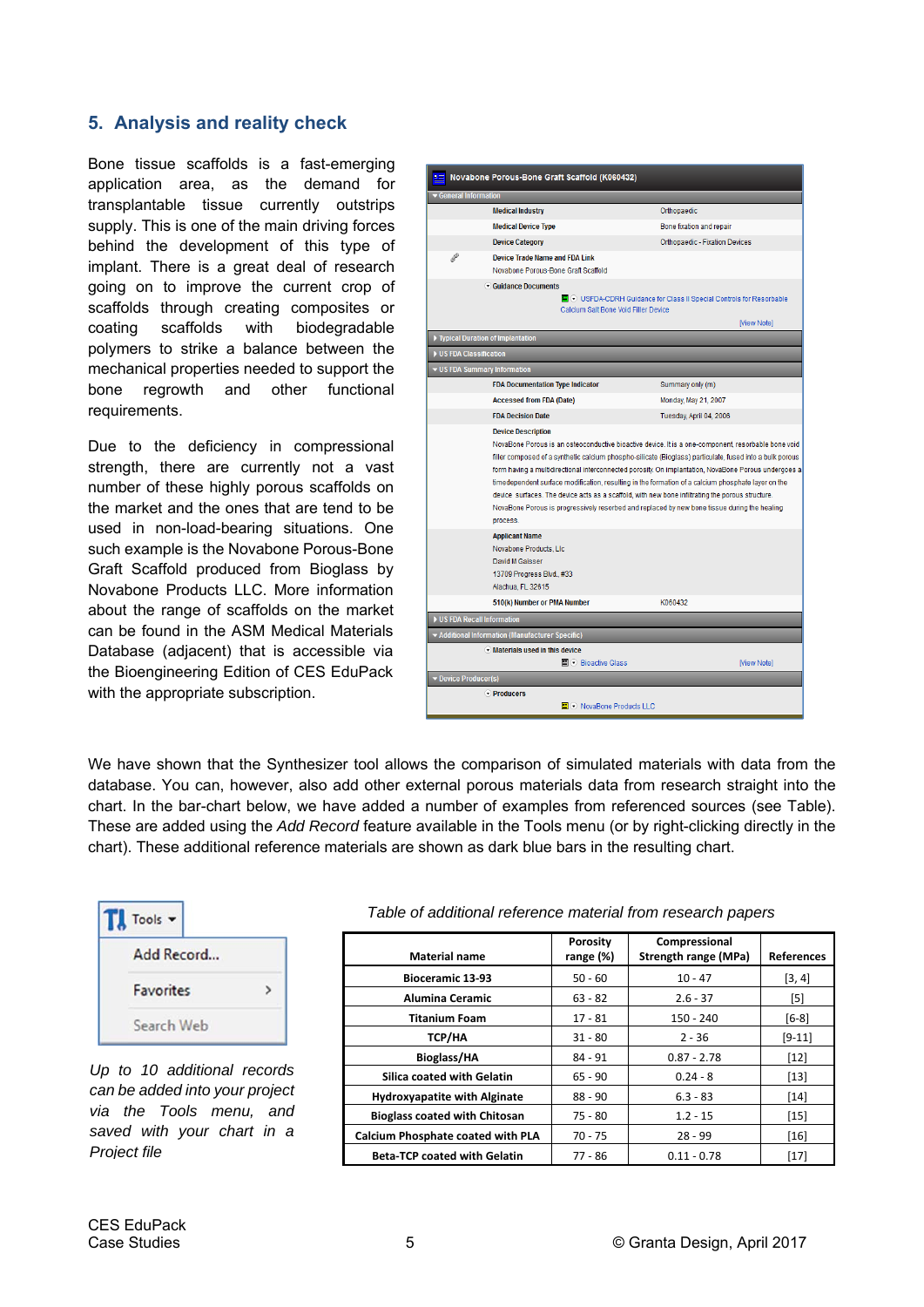The materials found in research papers span a range of mechanical properties, as can be seen below. Notably, titanium foams show that there are cellular materials that combine compressive strength, comparable with cortical bone, with a high degree of porosity. Whereas pure titanium alloys may be too stiff and hard for mechanical compatibility, the foams offer possibilities to moderate these properties while providing channels for body fluids and integration. The issue of biodegradability, however, remains a problem.



*A final bar-chart showing the critical property for bone tissue implants with added research data [3-17]* 

# **6. What does CES EduPack bring to the understanding?**

CES EduPack produces highly visual results which, combined with the expertise of an educator, can help to teach bioengineering in an engaging and interactive way. It aids exploration and promotes good materials decisions in many relevant areas.

In this case study, CES EduPack suggest the following conclusions:

- The Bioengineering database has a large number of relevant specialized materials and data organized into useful subsets, as demonstrated for biomedical materials.
- The Synthesizer tool can be used to model mechanical properties of highly porous materials so they can be matched with, for example, trabecular bone.
- Bulk materials used currently in bone tissue engineering, such as Hydroxyapatite, calcium phosphate and Bioglass ceramics can be used as reference materials. These can easily be compared with simulated porous materials and can be utilized as benchmark for improvements.
- When comparing the highly porous materials with the bone it is trying to mimic, the mechanical properties do not yet compare to those of cortical bone. With the addition of coatings or a change in composition, the mechanical properties of the scaffolds could match those of bone, as demonstrated by titanium foam.

The Bioengineering database of the MaterialUniverse provides generic material property data, enabling main material properties to be compared to estimates generated in the Synthesizer tool. The next step may be to use a specialized database, such as the ASM Biomedical Materials Database, available via CES EduPack for those who have a subscription with ASM. These give more detailed information about specific scaffolds and bulk materials which can be explored as a more advanced extension to this case study.